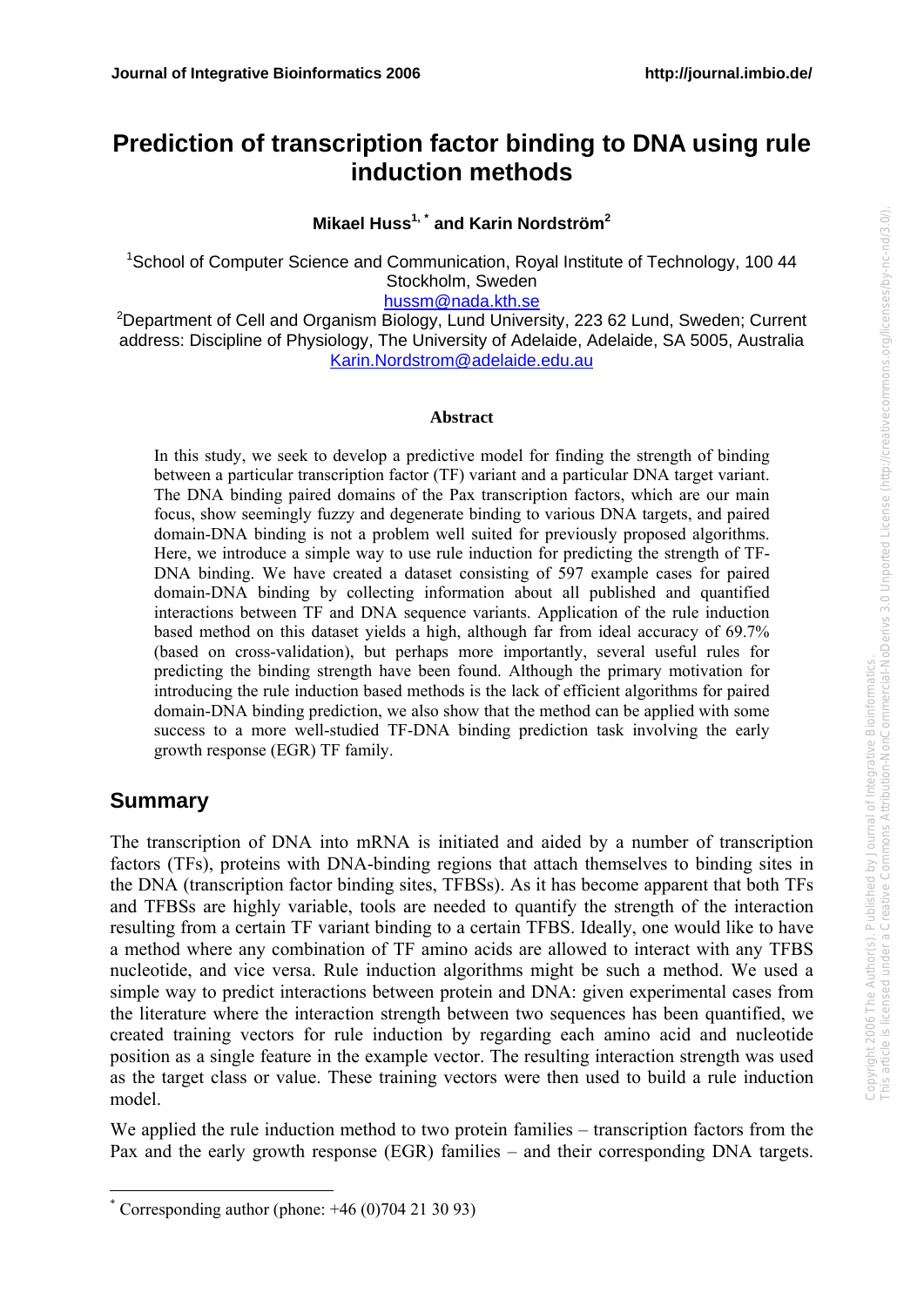The main focus of the study was that of the less well-studied problem of Pax paired domain-DNA binding. For this problem, we collected a comprehensive dataset, which we have made available as supplementary material, hoping that it will prove useful for future investigators. Also, for the Pax problem, we found sequence/binding strength correlations using measures from information theory. Prediction results were reasonably good: the rule induction approach achieved a correlation coefficient of 0.52 on unseen (and noisy) examples in the EGR case, and a classification accuracy of 69.7% for the paired domain, as evaluated by crossvalidation.

We conclude that rule induction methods can be useful for predicting binding strength between protein and DNA, given training examples where individual sites and classes are varied and the resulting interaction strength is quantified. Even when no knowledge about specific interactions is included, sites that have been shown to be of importance from mutagenesis and crystallography appear in the rules.

# **Introduction**

The transcription of DNA into mRNA is initiated and aided by a number of transcription factors (TFs), proteins with DNA-binding regions that attach themselves to transcription factor binding sites (TFBSs) in the DNA. As it has become apparent that both TFs and TFBSs are highly variable, tools are needed to quantify the strength of the interaction (and, subsequently, rate of DNA transcription) resulting from a certain TF variant binding to a certain TFBS. Many studies exploring the prediction of such interaction strengths have been performed (see for example [1-6]), most of which are tailored to the EGR (early growth response) zinc finger proteins. In such studies it has been common to assume independence between individual DNA-protein interactions; the binding of, say, amino acid 3 from the TF protein sequence to nucleotide 5 from the TFBS nucleotide sequence has been assumed to be independent from all other bindings. As some authors have pointed out, this independence (or "additivity") assumption is clearly unrealistic, although it often gives a good approximation [7]. Ideally, one would like to have a method where any combination of TF amino acids are allowed to interact with any TFBS nucleotide, and vice versa. We believe that rule induction algorithms are such a method.

Rule induction is an ideal method for finding multi-dimensional ("many-to-one" and "one-tomany") relationships in TF-TFBS binding data. Rule induction methods use input data to construct models based on given example vectors, which contain the relevant example attributes (also called features) and the target class (in classification problems) or value (in regression problems). Rules are expressed in terms of the attribute values and can be examined and readily understood by a human user, i.e. it is always trivial to deduce the model's prediction pathway. Our initial focus was to understand the seemingly fuzzy and degenerate binding of Pax transcription factor proteins to DNA. The DNA-binding domain of the Pax transcription factors is called the *paired domain*, which is the only part of the Pax TFs that we will be concerned with in the following. Previously published predictive models do not seem to be readily applicable to the paired domain-DNA binding problem. Some of them [6, 8] are explicitly constructed for analyzing EGR protein-DNA binding, while those models that could be generalized to any transcription factor family present other difficulties when trying to adopt them for studying paired domain-DNA binding. One such method is based on selection experiments [5], but as far as we are aware, suitable data of this kind are not available for the paired domain. Two other methods are based on scoring pairs of interacting nucleotide and amino acid residues [1, 4]. These methods could in principle be applied to the paired domain, but would at present, due to insufficient constraints on the "allowed" nucleotide-amino acid contacts, run into the problem of combinatorial explosion. Since the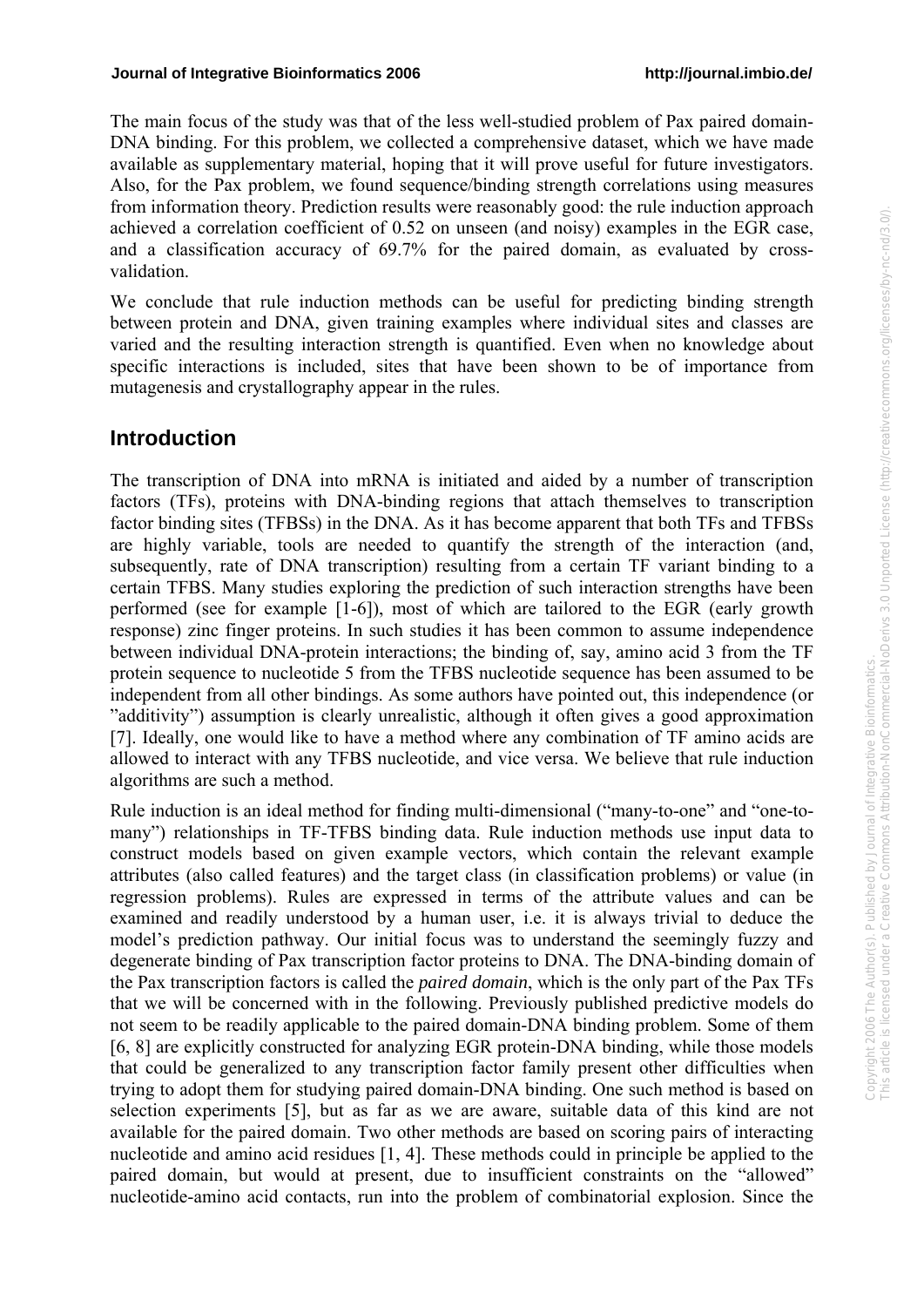paired domain has 128 (or 129) amino acids that could each potentially interact with one or more of  $\approx$  20 nucleotides, the number of possible configurations which would have to be scored is prohibitively high.

In this study, we used the software package Rule Discovery System (RDS), a commercial product from Compumine (Stockholm, Sweden; <http://www.compumine.com/>) which is, however, freely available for academic use. The primary reason for using this package was the possibility to include additional domain knowledge encoded as PROLOG rules. We use this feature for trying different representations of amino acids and nucleotides (see below and Methods). Rule induction methods aim at generating useful classification rules. These can be displayed in the form of decision trees (using recursive partitioning) where each bifurcating fork indicates an attribute that will determine the resulting class. Since the input variables have to be split to binary variables the resulting trees often produce noisy and unstable predictors. This can be improved by fitting many resulting trees to bootstrap-resampled versions of the data and combine them by majority vote using bagging (*b*ootstrap *agg*regating). Covering algorithms take each class separately, and try to cover all examples in that class, at the same time excluding examples not in the class. These algorithms operate by adding tests to the rule that is under construction, always trying to create a rule with maximum accuracy. Whereas decision tree algorithms choose an attribute to maximize the separation between the classes (using an information gain criterion), the covering algorithm chooses an attribute-value pair to maximize the probability of the desired classification.

We used a simple way to predict interactions between TFs and TFBSs: given experimental cases from the literature where the interaction strength between two sequences has been quantified, we created training vectors for rule induction by regarding each amino acid (for TFs) and nucleotide (for TFBSs) position as a single feature in the example vector. Where the interaction strength had been numerically quantified (as in the EGR case), the logarithm of this value was used as a target variable for regression. When this was unavailable the interaction strength was described in terms of a few categories or classes (as in the paired domain case), and the class was used as the target variable for classification. These training vectors were then used to build a rule induction model.

As it is well-known that data-driven model building is highly dependent on a suitable representation of the training data (see for instance [9]), we used two alternative representation schemes in addition to the default representation. In the default mode, amino acids and nucleotides were represented simply as letters. In the first of the alternative schemes, the "enriched" representation, amino acids and nucleotides were represented in terms of their physico-chemical characteristics (see Methods). The second alternative representation, the "numerical" representation, described each amino acid or nucleotide with three numerical values ([10] and see Methods). The numerical representation scheme thus gives the finest granularity while the "default" is the roughest.

To evaluate the performance of the rule induction approach on a known problem, we constructed models for a zinc finger data set previously analyzed in the literature [6]. Zinc finger domains are found in many eukaryotic transcription factors. Many earlier studies on prediction of protein-DNA interaction specificity have focused on zinc finger-DNA complexes, primarily for zinc finger regions from the EGR (early growth response) protein family (for example [2, 4, 5]). In these complexes, the DNA and protein regions relevant for DNA-protein binding are known with good precision, and the identities of amino acid and nucleotide residues in the relevant sequence positions have been systematically varied in experiments. These studies have given valuable insight into the possibility of 'protein-DNA recognition codes' (which may be probabilistic in nature; see [11]).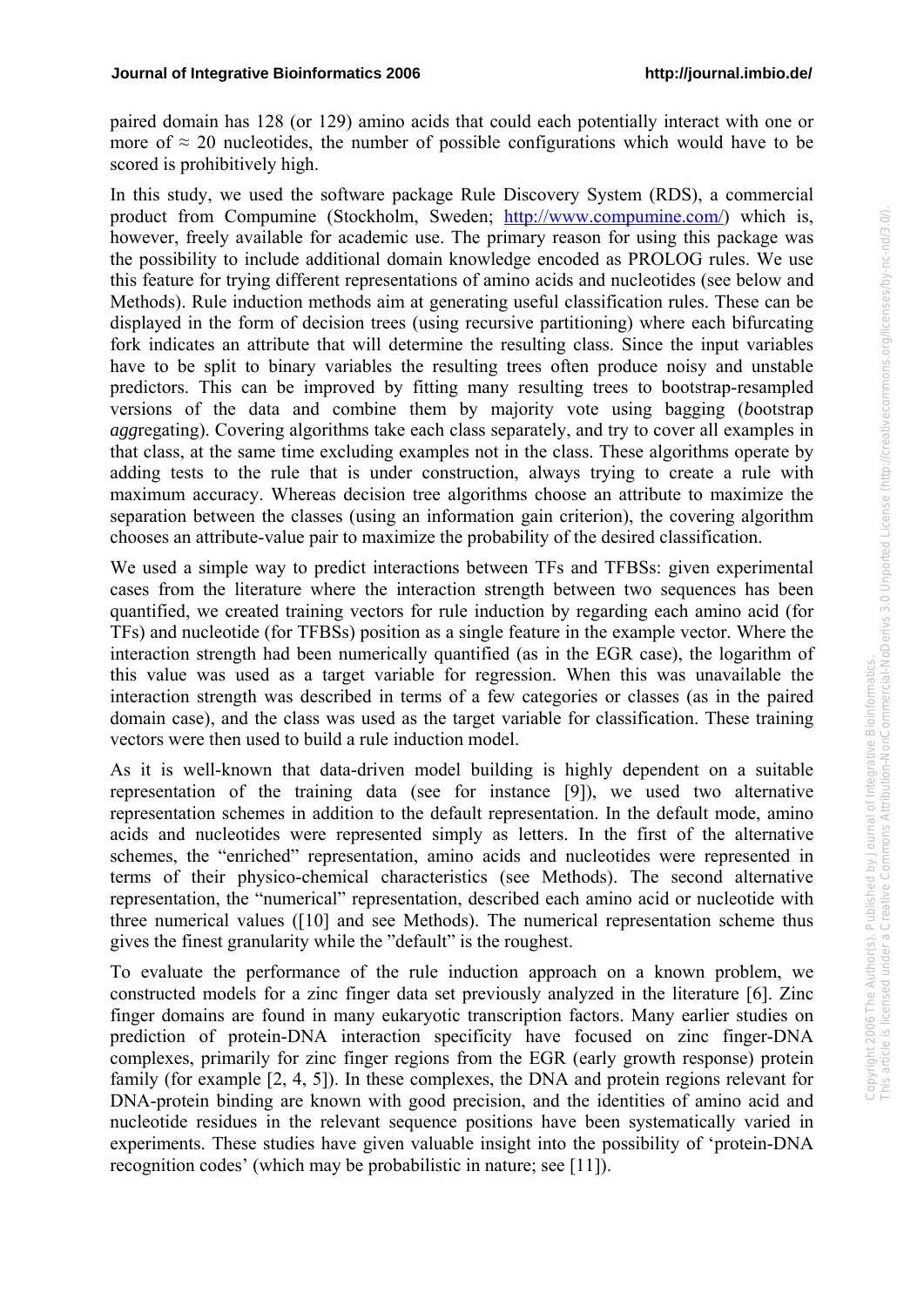For paired domains, no systematic experiments on this scale exist, and the regions relevant for DNA binding have not been pinpointed to the same degree as in the EGR family. Therefore no predictive paired domain-DNA binding models have been proposed. Our main aim in initiating this study was to understand the logic of paired domain-DNA binding. Paired domain (Pax) transcription factors have fundamental roles in the development of primarily the nervous system and its associated sensory organs but also of other peripheral organ systems. Many severe human developmental defects, such as the Waardenburg syndrome [12] and Aniridia [13] are caused by paired domain mutations, and Pax defects have also been suggested to be involved in cancerogenesis (see [14, 15]). The paired domain consists of 128 amino acids organized as two helix-turn-helix motifs joined via a linker region. The crystal structure for the paired domain bound to its DNA recognition sequence has been established for two Pax proteins [16, 17]. While paired domains bind to similar consensus binding sites *in vitro*, genetically defined sites vary (e.g. [18-20]). Furthermore, the paired domain recognition site is unusually long (16-20 nucleotides) compared to other DNA-binding proteins.

After showing that rule induction can give reasonable results on a previously studied dataset, without having been tuned to incorporate any domain specific information about protein-DNA contacts, we attacked the difficult problem of paired domain-DNA binding. Many direct DNA-protein contacts are known from experiments, and the corresponding sequence positions tend to be conserved. Our aim is to understand how non-conserved sequence positions modify the strength of paired domain-DNA binding, or in other words, to identify more subtle interactions that are not immediately deduced from crystallography data. We also evaluated whether including information gain profiles of individual sites would improve the prediction quality, and found this not to be the case. Using the entire problem space, we found that paired domain-DNA interaction can be predicted with an accuracy ( $\approx$  70%) that is far from perfect but good compared to a random guess ( $\approx 43\%$ ). More importantly to the molecular biologist, we found a number of highly predictive and biologically understandable rules that can be used to predict and understand paired domain-DNA binding.

## **Results**

#### **Applying rule induction to zinc finger-DNA binding data**

We tested our method on previously analyzed data [6] in which a microarray approach was used to generate a comprehensive dataset, where the binding of wild-type zinc fingers and four mutant zinc finger variants to all their possible tri-nucleotide targets was quantified (see [6] for more details on zinc fingers and this data set in particular). Because of the systematic design of the experiments used to arrive at this dataset, we were able to use the binding measurements (after taking logarithms) as continuous target values for regression. We used RDS to construct a range of models (using recursive partitioning, covering and bagging) from this data set, and tested the resulting models' performance on independently reported zinc finger-DNA binding experiments [22]. The training examples were vectors consisting of ten amino acids followed by three nucleotides involved in direct binding, and the target variable (the natural logarithm of  $K_d$ ). We tried all three representations of the nucleotides and amino acids.

We evaluated the performance using the correlation coefficient. The models were able to learn the training data set quite well, with correlation coefficients of up to 0.84 (Table 1), as assessed by leave-one-out cross-validation using the 320 examples. Upon testing on the independent cases, the best model (covering, numerical representation) gave a correlation coefficient of 0.52. We find this performance to be satisfactory, considering that (i) we have not included any problem-specific information about individual nucleotide-amino acid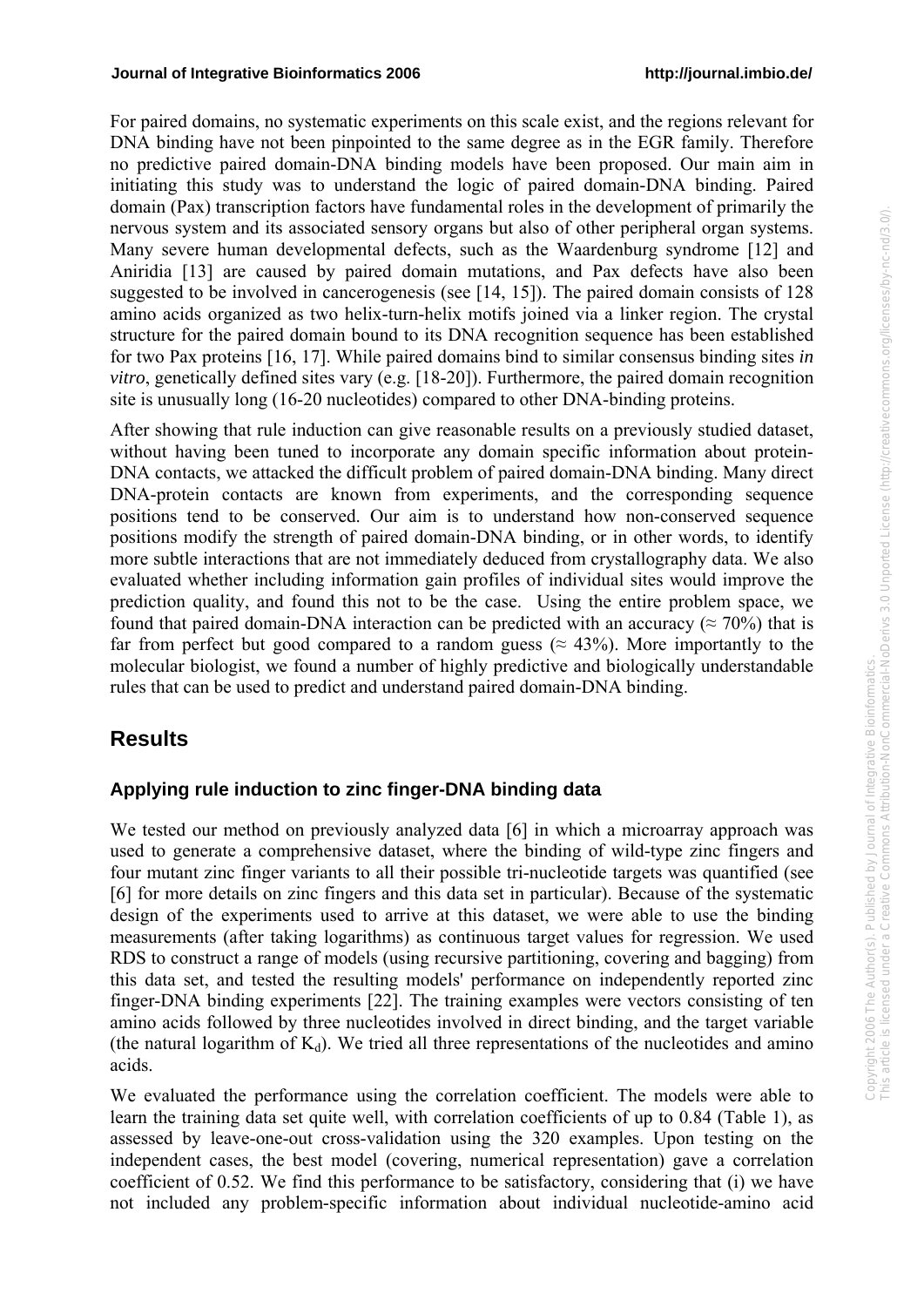contacts, and (ii) the test cases come from experiments performed in a different lab with different experimental conditions. Indeed, one of the experiments in the test data [22] was also performed in the training data set [6] and the reported binding strength differs by a considerable margin between the two. (In the training data set, the protein-DNA combination in question has a K<sub>d</sub> of  $\approx$  0.38, while in the test set it has K<sub>d</sub>  $\approx$  0.15.)

Interestingly, we found that the models based on recursive partitioning and/or bagging resulted in overfitting on this problem. The covering models, which yield more compact hypotheses with fewer rules, were able to generalize better (Table 1). We hypothesize that the sampling of amino acid sequences was insufficient (there were only five zinc finger variants) to build a detailed model with many classification rules.

**Table 1***.* **Prediction performance on zinc fingers using a selection of methods and data representations (320 data points in training data, 14 data points in test data). Note that the recursive partitioning-based methods suffer from heavy overfitting: the training set results are much better than the test set results.** 

| Method                            | Representation <sup>1</sup> CC (training) <sup>2</sup> CC (test) <sup>3</sup> |      |      |
|-----------------------------------|-------------------------------------------------------------------------------|------|------|
| Covering                          | Numerical                                                                     | 0.68 | 0.52 |
| Covering                          | Default                                                                       | 0.69 | 0.36 |
| Recursive partitioning            | Default                                                                       | 0.74 | 0.35 |
| Bagging with rec. part. Numerical |                                                                               | 0.84 | 0.14 |

As we obtained good performance level on this microarray-based study with both amino acid and nucleotide sequences varied, and we had thus shown that rule induction can give good results on a previously studied dataset, without having been tuned to incorporate any domain specific information about protein-DNA contacts, we attacked the more difficult problem of paired domain-DNA binding.

#### **Application of an information gain measure on paired domain-DNA binding data**

Since the paired domain was expected to be harder to model, we wanted to extract sites with the highest information gain for fine-tuning of the training data. We collected 597 binding experiments from the literature and assigned the interaction strength in each experiment to one of three classes (++: strong interaction, +: weak interaction, -: no interaction). While the EGR data set provided us with quantified binding information in the form of binding coefficient, the Pax data set mostly consisted of qualitative results, sometimes only in the form of gel images. Thus, conversion into classes instead of numerical values was necessary.

Using the full set of 597 example cases, we calculated information gain profiles quantifying the usefulness of each single sequence position for predicting binding strength (Figure 1a, b). For the purposes of these calculations, we considered only the identity of each nucleotide or amino acid, with no special encoding of their physico-chemical character or other features. Specifically, we used the information gain ratio instead of the standard information gain measure, which favors attributes that can take on a large number of values [23]. Many amino acid positions that we found to show substantial information content have previously been described to be associated with binding specificity. These include position 17 and 48 (Figure

<u>.</u>

<span id="page-4-0"></span><sup>&</sup>lt;sup>1</sup> Refers to default or numerical feature representation.

<span id="page-4-1"></span> $2^2$  Correlation coefficient, estimated by leave-one-out cross-validation on the training data.

<span id="page-4-2"></span><sup>&</sup>lt;sup>3</sup> Correlation coefficient, estimated by testing on 14 independent examples collected from [24].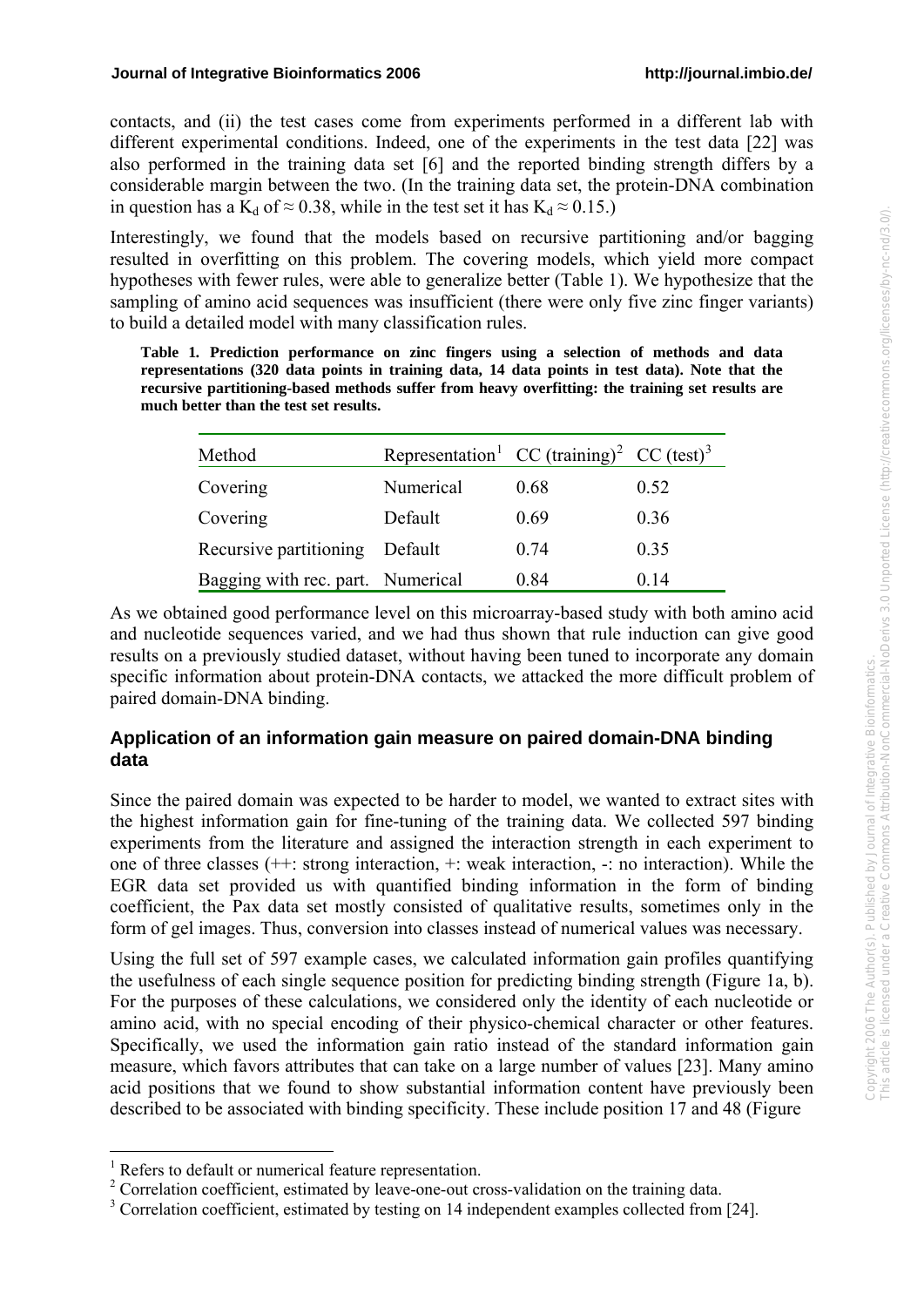

**Figure 1. Paired domain information gain profiles. In a) a consensus paired domain with the conserved residues (invariant in most wildtype proteins [60]) shown underlined. Sites that vary too much to reach a meaningful consensus are shown with a period ('.'). DNA contact points of Pax6 and Paired [16, 17] are shown under the sequence with 'x'. Between position 74 and 75 (where Pax3 and Pax7 have an additional residue) a gap in the alignment is shown with a hyphen ('-'). The information gain ratios for the 15 most informative sites are shown as histobars directly under the consensus sequence. The height of the bar is proportional to the information gain ratio of the corresponding site. Note that many of the positions with high information peaks are located close to residues that make DNA contacts. Panel b) shows a nucleotide alignment of a subset of the DNA sites analyzed, together with the information gain profile for the ten most informative nucleotide sites under the alignment. The sites are named as in their primary reference. The N-terminal end binds to site 10-21, the C-terminal to 1-7, and the linker to 8-15. In c) the top 20 combinations of sites are shown in the order of the information they provide. Column 1 shows nucleotide positions numbered 1-21 as in the alignment in panel b); column 2 shows the amino acid residues numbered 1-128 as in panel a) above; and 3) finally shows the information that doublet provides.**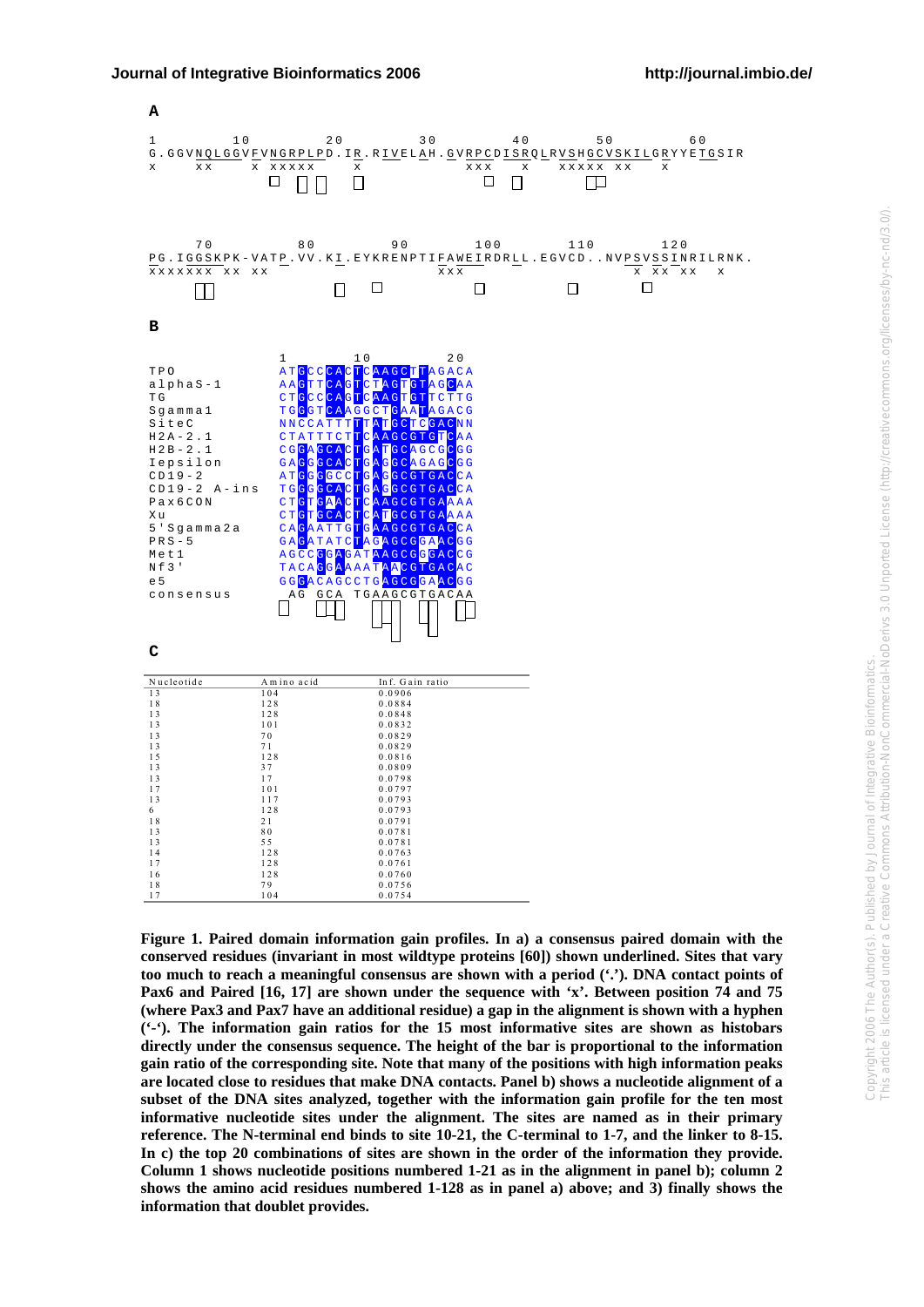a) that have been shown to be naturally occurring Pax3 mutations in families with the Waardenburg syndrome [24], and residues in areas where many residues contact the DNA directly [16, 17], such as positions 70 and 71. These two have also been shown to be responsible for the lack of binding in *Acropora millepora* PaxD [25]. Other results were somewhat surprising and included amino acid residues 84, 88, and 109, located in regions of low or no direct DNA contact. One can hypothesize that they have a crucial role in maintaining the protein 3D backbone.

We also calculated information gain ratio profiles quantifying the usefulness of all combinations of nucleotide and amino acid pairs for predicting the binding strength (Figure 1c, for the 20 most informative combinations). A few sites appear several times in this list. These include amino acid residues 101 and 104, two sites with low individual information gain, but which are fairly conserved across wildtype paired domains [26]. Nucleotides bound by the N-terminal half of the paired domain (nucleotides 10-21 [16]) provide more information for determining binding specificity (Figure 1c), which is supported by the fact that the C-terminal is dispensable for DNA-binding by some paired domains [17, 27].

Interestingly, these preliminary studies were of little value when it came to building global prediction models (see below). The single positions with high information gain values did not necessarily appear in any reliable classification rules. Apparently, combinations of several amino acid and nucleotide sequence positions are necessary to determine binding specificity; knowing one or two positions is not enough.

## **Applying rule induction methods on paired domain-DNA binding data**

Using the same 597 case dataset as above, we applied rule induction to the paired domain. The best prediction results were obtained using the numerical representation (see Methods) and a bagging algorithm on top of recursive partitioning (Table 2). The predictive accuracy was estimated using 5-fold cross-validation, which means that results from five runs, in each of which 80% of the data was used for building the predictive model and 20% was used purely for testing the resulting model's accuracy, were averaged. The 20% of the examples used for "blind testing" in each of the 5 runs were cycled so that in the end, all examples had been used for testing. Bagging with recursive partitioning yielded an accuracy of 69.7% (Table 2), whereas random guessing would have yielded 42.7%. A more detailed look at this best performing method (Table 3) shows that the cases of strong binding give the highest precision and recall values.

|  | Table 2. Prediction performance on the Paired domain using different methods and data        |  |  |  |  |  |
|--|----------------------------------------------------------------------------------------------|--|--|--|--|--|
|  | representations (597 data points). The performance was evaluated by 5-fold cross-validation. |  |  |  |  |  |

| Method                                            |                            | Default <sup>4</sup> Enriched <sup>5</sup> Numerical values <sup>6</sup> |
|---------------------------------------------------|----------------------------|--------------------------------------------------------------------------|
| Recursive partitioning $54.7\%$ $54.7\%$ $53.0\%$ |                            |                                                                          |
| Covering                                          | $57.7\%$ $59.4\%$ $55.0\%$ |                                                                          |
| Bagging with rec. part. $65.0\%$ $62.9\%$         |                            | 69.7%                                                                    |
| Bagging with covering $60.7\%$ 61.0%              |                            | 59.2%                                                                    |

<sup>&</sup>lt;u>.</u> 4 Default feature representation.

<span id="page-6-1"></span><span id="page-6-0"></span><sup>&</sup>lt;sup>5</sup> Prediction accuracy using the enriched feature representation.

<span id="page-6-2"></span><sup>&</sup>lt;sup>6</sup> Prediction accuracy when amino acid and nucleotide residues were assigned numerical values.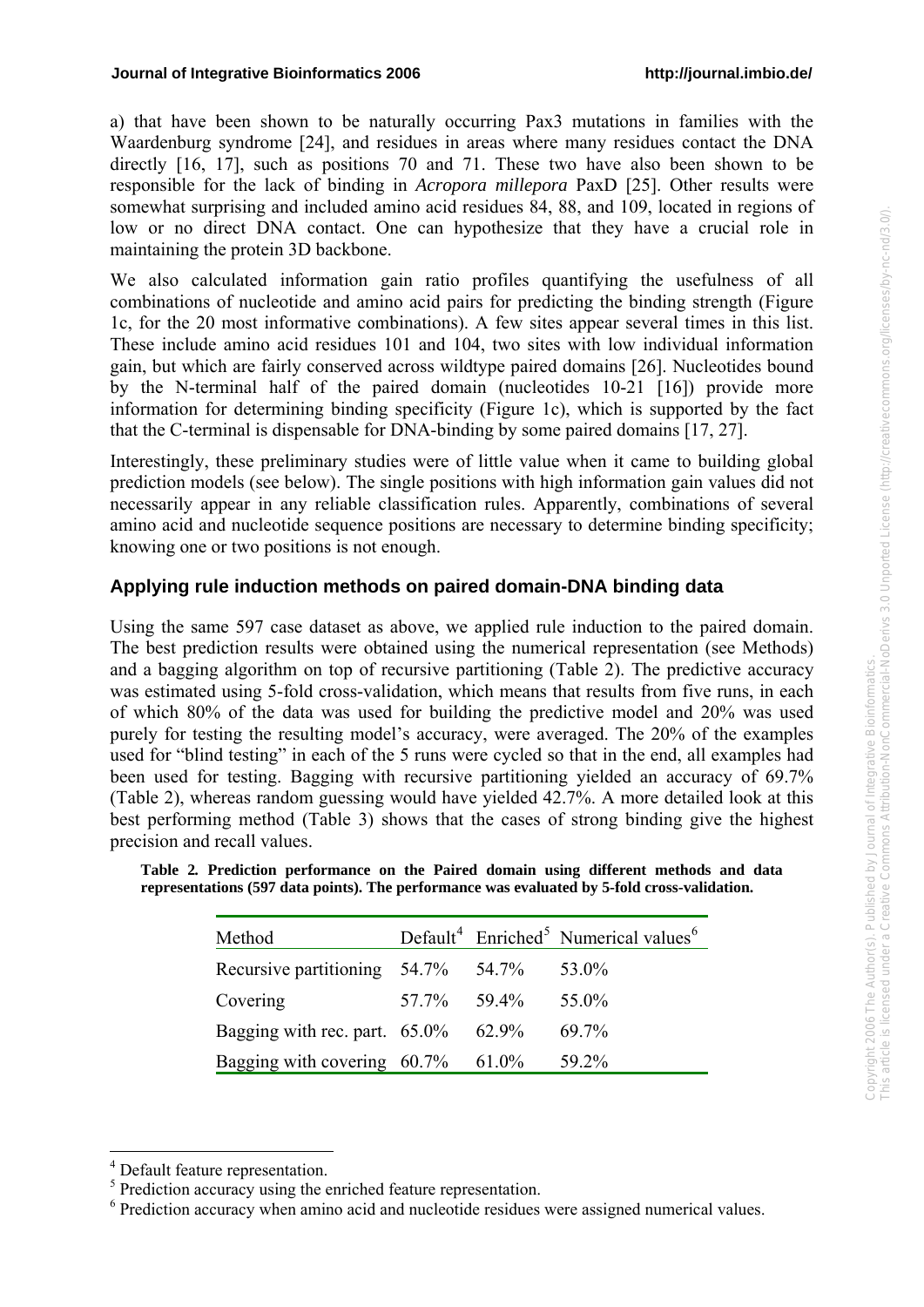In addition, we evaluated a feature selection strategy, where only the 15 amino acid attributes with the highest information gain ratios according to our preliminary studies were used in building the prediction model. This model performed much worse than the models built from all amino acid attributes (not shown). The explanation for this is probably that individual sequence positions are not informative enough; the correlations between sequences and binding strengths occur at the level of combinations of nucleotide and amino acid positions. This can also be seen by inspecting the classification rules from the best models (Figure 2). The first rule gives an example of a non-binding case ('-'). As noted above, site 70 has been shown to affect the lack of binding in *A. millepora* PaxD [25] and is thus consistent with our finding. Amino acid 55 is located in the linker region of the paired domain, and one can therefore assume that mutations at this site affects how the TF fits into the grooves of the TFBS. Nucleotide 1 and amino acid 70 might have a strong correlation with non-binding classification, as they also appear in rule 4, but this time combined with amino acid 82.

**Table 3***.* **Precision and recall for the best-performing method on the Pax data set (recursive partitioning with bagging, using numerical representation). The method yielded an overall accuracy of 69.7% with 527 rules.** 

| Class | Precision <sup>'</sup> | Recall <sup>8</sup> |
|-------|------------------------|---------------------|
|       | 0.67188                | 0.65152             |
| $^+$  | 0.60345                | 0.47619             |
|       | 0.75172                | 0.86166             |

The second rule, which gives a strong  $($  $^{\circ}$ + $^{\circ}$ ) binding profile, shows the importance of nucleotide 17 (Figure 1b) and amino acid 37, which are both highly conserved. Furthermore amino acids 37 and 75 are located in a core part of the binding region of the paired domain (Figure 1a, and [16, 17]). The presence of key amino acids and nucleotides at these sites thus make sense for strong binding between the TF and TFBS. Rule 3 shows the collaborative effect of four nucleotides from the core of the conserved TFBS sequence. These correlate with an amino acid position known to contact this region [16, 17] to generate "weak binding" classification.

The vast majority of classification rules (Figure 2) include both amino acid and nucleotide attributes, underlining the fact that neither the paired domain nor the target DNA site can in themselves guarantee good binding; it is the relation between the two that determines the binding strength. Even if there are not enough 'good' rules to cover the whole problem space, those rules that we found to have high accuracy are highly useful where applicable.

# **Discussion**

<u>.</u>

We have shown that rule induction can be applied to TF-DNA binding specificity prediction. No prior knowledge about DNA binding has been incorporated and all sequence positions have been considered equally. The results therefore provide an unbiased model of protein-DNA interactions. Our approach is reasonably successful on the previously analyzed EGR transcription factor family, but we mainly want to introduce it as a powerful tool in more complex cases, such as paired domain-DNA interaction prediction. In order to address this

<span id="page-7-0"></span><sup>&</sup>lt;sup>7</sup> True positives / (true positives + false positives). This is also called the positive predictive value, or PPV.

<span id="page-7-1"></span> $8$  True positives / (true positives + false negatives)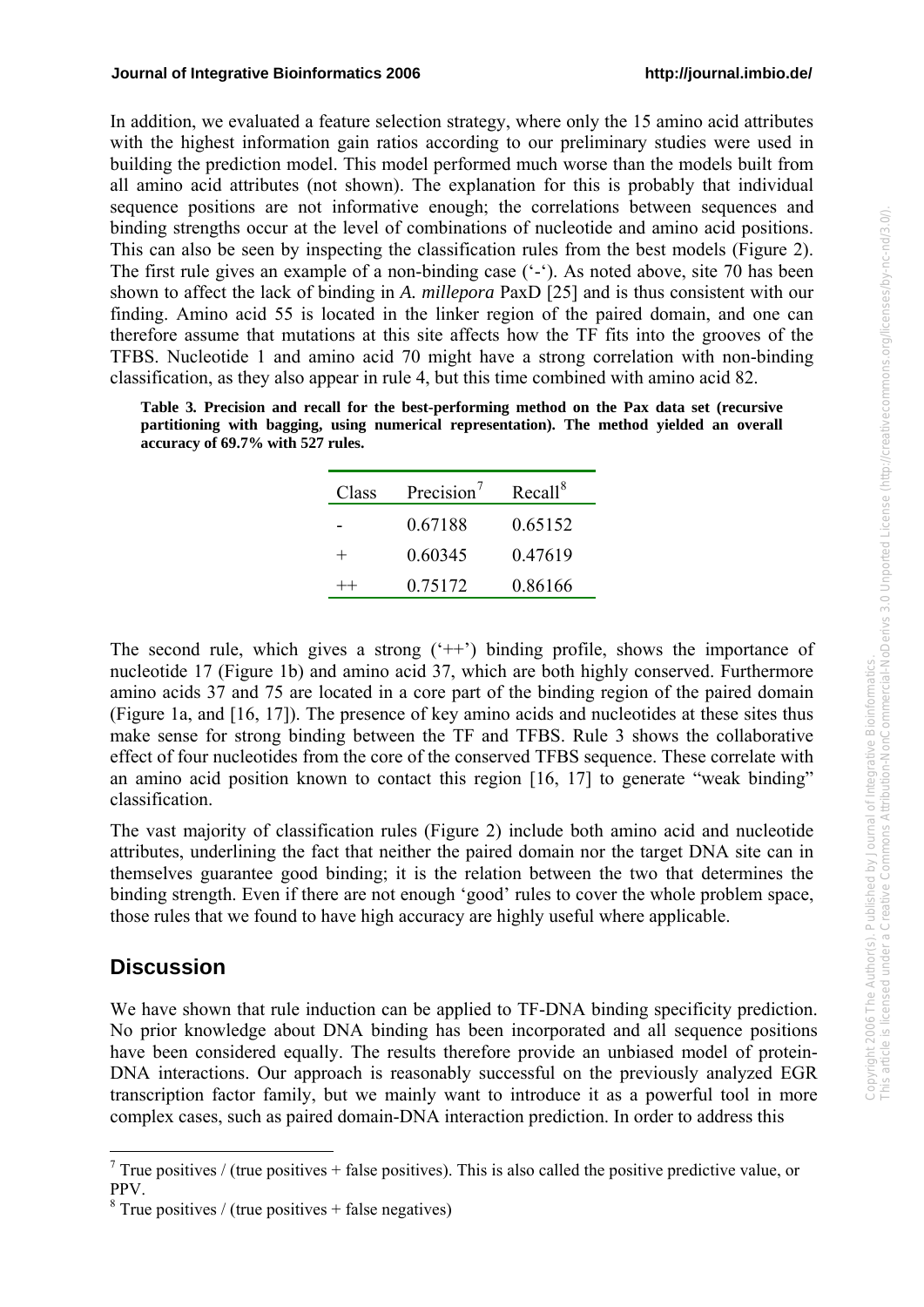**Exam p le rule 1.**  G enerated by the default representation.

> nt 1 **is** T aa 55 **is not** G aa 70 **is not** G

Prediction: - (no binding) R eliability: 5/5 (training set), 2/2 (test set)

**Exam ple rule 2.**  G enerated by the default representation.

> nt 17 **is** G aa 37 **is not** C aa 75 **is** Q aa 81 **is not** I

> > Prediction: ++ (strong binding) R eliability: 10/10 (training set), 2/2 (test set)

**Exam ple rule 3.** 

G enerated by the enriched representation.

 n t 1 3 **is** G n t 1 4 **is** C n t 1 5 **is** G n t 1 9 **is** C aa 5 5 **is** polar

 Prediction: + (weak or am biguous binding) R eliability: 11/11 (training set), 4/4 (test set)

**Exam ple rule 4.** 

G enerated by the num erical representation.

nt 1 **has steric bulk descriptor value less than or equal to** - 0.8203 aa 70 **has hydrophobicity descriptor value less than or equal to** –1.115 aa 82 **has hydrophobicity descriptor value larger than** 2.17

> Prediction: - (no binding) R eliability: 11/11 (training set), 3/3 (test set)

**Figure 2. Paired domain decision rule examples. The decision rules were extracted with high prediction accuracy, and were generated using three different data representations in RDS. Note that all rules use both nucleotides (nt) and amino acid (aa) residues to predict binding strength. The rules consist of logical statements involving the nucleotide and amino acid positions. In the default representation, only the identity of each amino acid or nucleotide is considered. In the enriched representation, each amino acid is also described with attributes relating to hydrophobicity, charge, aromaticity, and special characteristics. Thus, rules generated using this representation can contain logical relations of the form "amino acid 2 is hydrophobic", in addition to rules involving residue identities. In the numerical representation, nucleotides and amino acid residues are encoded by numerical biophysical descriptor values, which are then used to generate rules. The three nucleotide descriptors roughly represent size, electronic properties and hydrophobic properties, and the three amino acid descriptors roughly correspond to a hydrophobicity measure, a steric bulk measure, and a polarity measure [10, 57]. In this case, rules are not of the form "X is Y" or "X is not Y", but of the form "X is larger than Y" (or "X is larger than or equal to Y") or "X is smaller than Y" (or "X is smaller than or equal to Y"). The Predictions line shows the predicted binding class for examples matching the rule shown. The Reliability line lists the performance of the rule on example cases in the training set (which consists of a randomly selected 80% of the examples) and the test set (which consists of the remaining 20%).**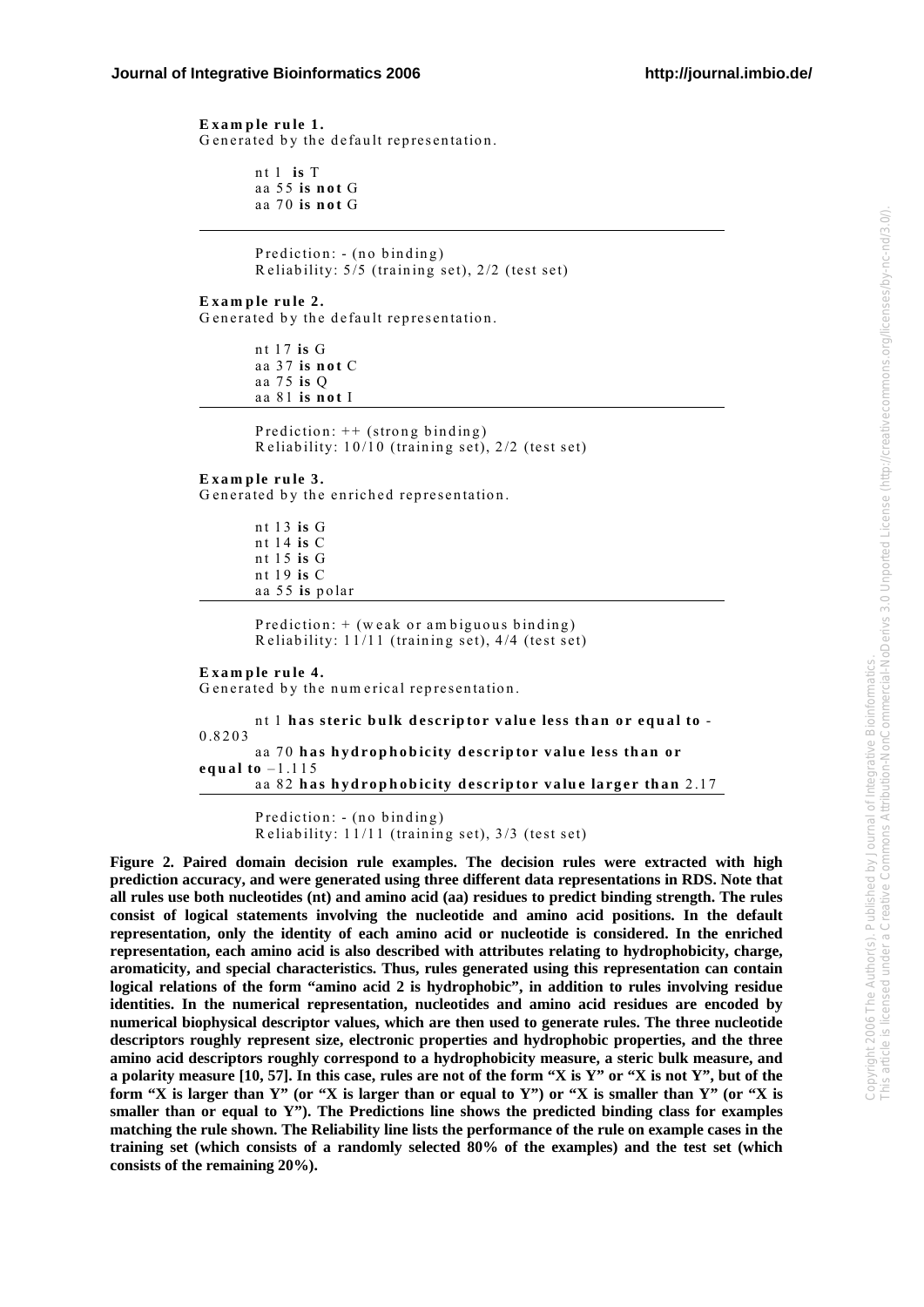problem, we have constructed a data set based a large number of experiments culled from the literature. This data set, which is provided as supplementary material and could prove useful for future investigators, is in itself one of the main contributions of this paper. Our rule induction method, applied on this data set, shows a fair if unspectacular prediction performance, but more importantly, it identifies a number of classification rules of high predictive accuracy. These rules are expressed in terms of both amino acids and nucleotides, and may help in identifying true physical interactions. Our study also pointed out two interesting details. Firstly, in the paired domain case, data pre-processing by feature selection using information gain (which measured correlations between sequence positions or pairs of positions and the binding strength) was useless for building the prediction models. This suggests that paired domain-DNA binding specificity is determined by higher-level, complex interaction patterns, where the identities of individual residues are relatively unimportant in themselves: the right combination is what matters. Secondly, we found that data representation was fairly unimportant in this problem domain. The relatively sophisticated numerical representation did, on the whole, perform best, but only by a small margin compared to the rough default method.

# **Methods**

## **Binding data**

*EGR binding data.* We used a previously studied comprehensive dataset (see supplementary material in [6]), where the binding of wild-type zinc fingers and four mutant zinc finger variants to all their possible trinucleotide targets was quantified. Our training vectors consisted of the amino acids of zinc finger 2 involved in binding (10 in number), followed by the interacting nucleotides (3 in number) and the target variable (the natural logarithm of the  $K_d$  value of the interaction; as there were several replicates of each experiment, we used the average  $K_d$  value in each case). Finally we tested the resulting models' performance on independently reported zinc finger-DNA binding experiments from the literature [22]. The examples found in that paper were manually converted into the same format with 10 amino acids, 3 nucleotides and (the natural logarithm of) one  $K_d$  value.

*Paired domain binding data.* For paired domains we had to retrieve data from a large range of publications and treat them in a consistent way to build our example vectors.

Paired domains can be either 128 or 129 amino acids long, as paired domains of the Pax3/7 class have an extra amino acid inserted at position 75. We thus used 129 attributes for the amino acid positions, and set position 75 to a sequence gap in all the paired domains with 128 amino acids. We elected to use 21 attributes (corresponding to 21 nucleotide positions) in the DNA sequence targeted by the paired domain. The specific nucleotide positions used in each case were obtained by making alignments of the DNA sequences using a few early publications as primary guidelines (mainly [19, 21, 28, 29]). We thereafter assumed that the corresponding nucleotide positions were comparable as far as amino acid - nucleotide interactions were concerned. Due to this way of presenting and analyzing the data set, DNA sequences that were difficult to align convincingly had to be left out from the remaining analysis. Since the binding strengths were reported in a wide variety of ways in the articles, from numerical values to pictures of spots on a gel, the assignment of classes to examples was a difficult task. The dataset is therefore, in machine learning jargon, noisy. As an additional difficulty, the data set is not evenly sampled: the available binding data in many cases uses different DNA sequences for each paired domain.

Binding data was retrieved from the following references: [16, 18, 19, 21, 24, 25, 28-55]. We used binding data for paired domains only when these could be analyzed without interference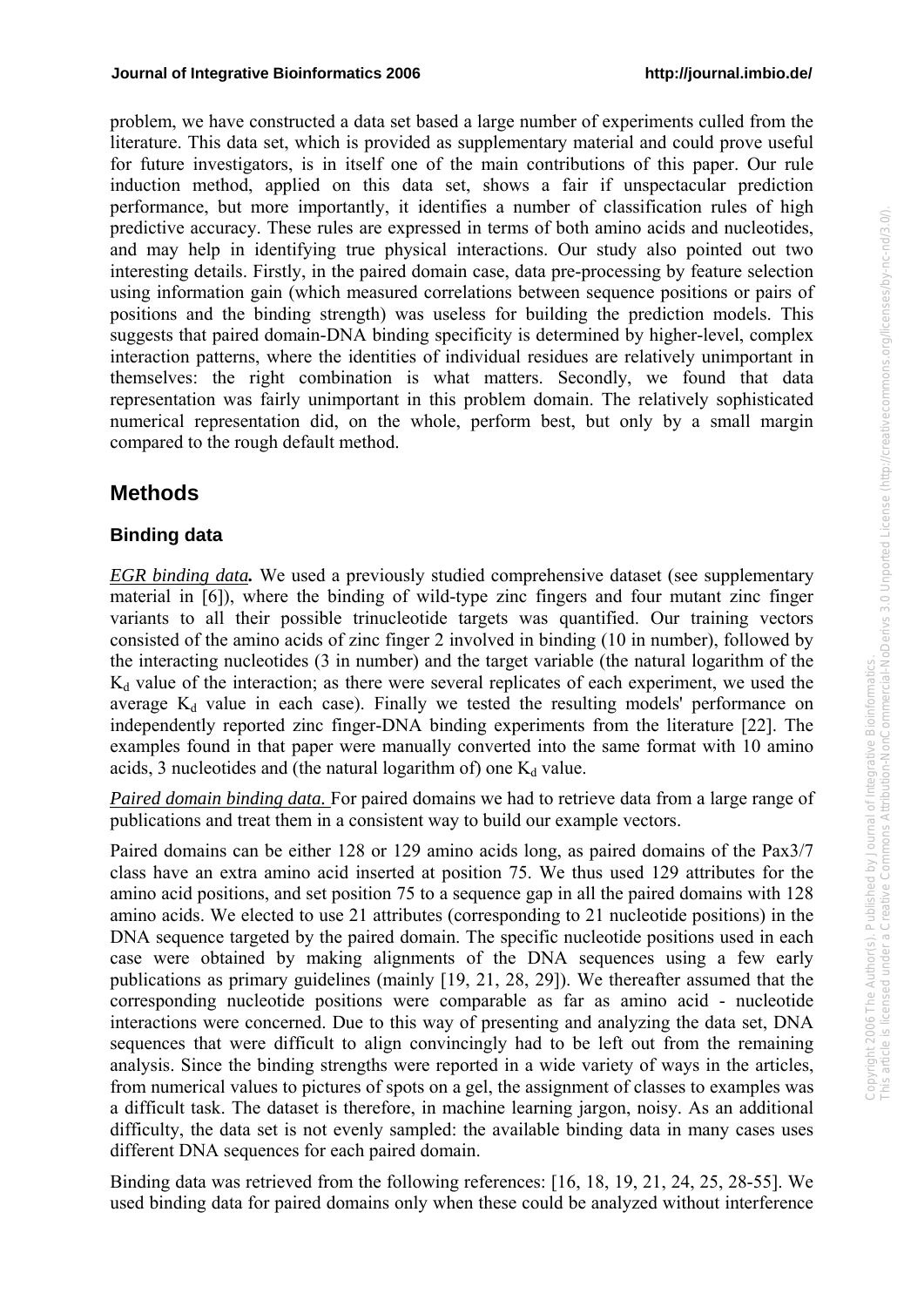from homeodomains or other parts of the Pax sequence. The complete set consisting of 597 binding experiments used to build and evaluate the models. 158 DNA-sites were aligned with ClustalW [56], adjusted by eye, and trimmed down to 21 nucleotides. The sites were adjusted using a range of sites tested [21] as a guide, using their nucleotides 4-24, as well as [19, 28, 29]). No gaps were allowed in the nucleotide alignment. Nucleotide sequences that could not be convincingly aligned with the other sites, such as 5aCON [36], were excluded from the remaining analyses. 103 complete 128-129 amino acid paired domains (wildtype and those altered by mutagenesis) were aligned using ClustalW. Gaps were allowed between positions 74 and 75, where wildtype Pax3 and Pax7 have an additional residue, but at no other positions.

Binding strengths were extracted from the publications and given three possible denominations: '-' for no binding, '+' for weak or ambiguous binding, and '++' for definite binding. Since much published binding data is unquantified, we used comparisons between known sites in different experiments to determine the level of binding, using [21] as a primary guide. For several paired domain–DNA binding site combinations, multiple references were found, confirming our initial judgments. Ambiguities between publications led to the exclusion of the data point(s) in question.

### **Sequence descriptors**

We initially modeled each sequence with one attribute for each of its nucleotides, allowing as a value either a letter corresponding to each of the four naturally occurring nucleotides, or 'N' for unknown, followed by the attributes corresponding to the amino acid residues, allowing as a value a letter corresponding to either one of the 20 naturally occurring amino acids or a hyphen ('-') for a gap. This initial coding was identical for each of the three representation schemes. In the default scheme the initial representation was not modified. In the numerical representation scheme, each letter was expanded into three numerical values corresponding to three biophysical descriptor scales of amino acids and nucleotides, respectively [10, 57]. These descriptors were generated by compressing a large number of previously used descriptors using principal component analysis and the partial least squares algorithm to yield more compact, compound descriptors. The nucleotide descriptors are derived from 24 different physico-chemical properties and can be said to represent size, electronic properties and hydrophobic properties. The amino acid descriptors are derived from 26 physicochemical properties, and the three descriptors we use roughly correspond to, respectively, a hydrophobicity measure, a steric bulk measure, and a polarity measure [10]. In the enriched representation scheme, only the letters corresponding to amino acid positions were expanded. It described amino acids in terms of polarity (polar or nonpolar), hydrophobicity (hydrophobic or non-hydrophobic), charge (charged or not) and "special characteristics" (whether the amino acid has "special properties" like the –SH group in cysteine and the ring structure in proline; apart from these, glycine is also included among the "special" amino acids).

## **Information gain**

The information gain (*IG*) for an attribute or a *feature* (here denoted as *f*) with respect to the set of classes (here denoted as *X*) was calculated as:

 $IG(f, X) = H(X) - H(X/f)$ 

where  $H(X)$  is the entropy of  $X$ :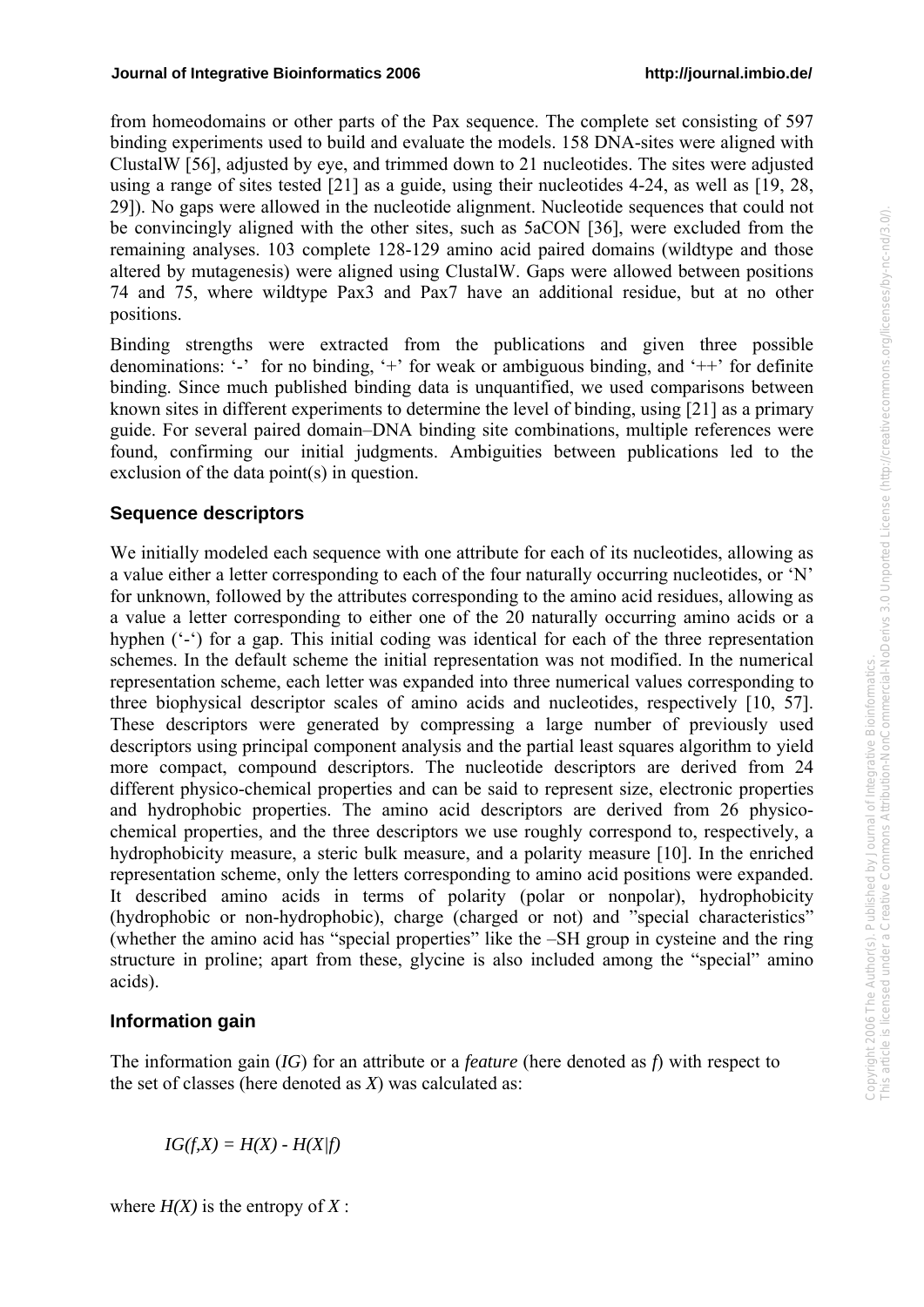$$
H(X) = -\sum_{x \in X} P(x) \ln P(x)
$$

and  $H(X/f)$  is the entropy of *X* when the value *v* of feature *f* is known:

$$
H(X|f) = -\sum_{v} P(v) \sum_{x \in X} P(x|v) \ln P(x|v).
$$

 $P(x)$  is the probability that an example belongs to class x,  $P(y)$  is the probability that feature *f* has value *v*, and  $P(x|v)$  is the probability that an example belongs to class *x* given that feature *f* has value *v*.

However, the information gain tends to favor attributes with many possible values. Thus for example, an attribute corresponding to a highly variable amino acid position might get a high information gain value even if the variations are not strongly correlated with the class. Therefore, we used the information gain ratio (*IG-ratio*), which is the information gain divided by a correction term that describes information needed to determine the value of the attribute:

IG-ratio 
$$
(f,X) = IG(f,X) / (-\sum_{v} P(v) \ln P(v))
$$
.

Above, the observed nucleotides and amino acids at specific sequence positions were considered as the outcomes of random variables with alphabets  $\Omega_n$  and  $\Omega_n$  comprising, respectively, letters corresponding to the four nucleotides (A, G, T, C) and 'N' for unknown, and letters corresponding to 20 natural amino acids and '-' for a gap. Similarly, the binding strength was interpreted as the outcome of a random variable *X* with possible outcomes in  $Q_c = (-, +, ++)$ .

#### **Rule induction**

We used the rule induction package Rule Discovery System (RDS [58]) to build models from the example cases. RDS is freely available for academic use and allows the user to create classification rules either in the form of decision trees (using *recursive partitioning*) or lists of potentially overlapping rules (using *covering*). Recursive partitioning gives rise to decision trees, which are appropriate for the task at hand, as they handle discrete data, evaluate information context-specifically, and represent extracted knowledge in a comprehensible manner. Covering algorithms have the additional advantage of often yielding more compact hypotheses than decision trees [59].

In addition to these methods, RDS also supports ensemble methods such as *bagging,* which works by generating a set of hypotheses by repeated subsampling of the data. At prediction time, the predictions of different hypotheses are combined to yield a single prediction. RDS furthermore allows the user to specify background knowledge about the problem domain in PROLOG format. This feature was used for encoding the enriched and numerical representations described above.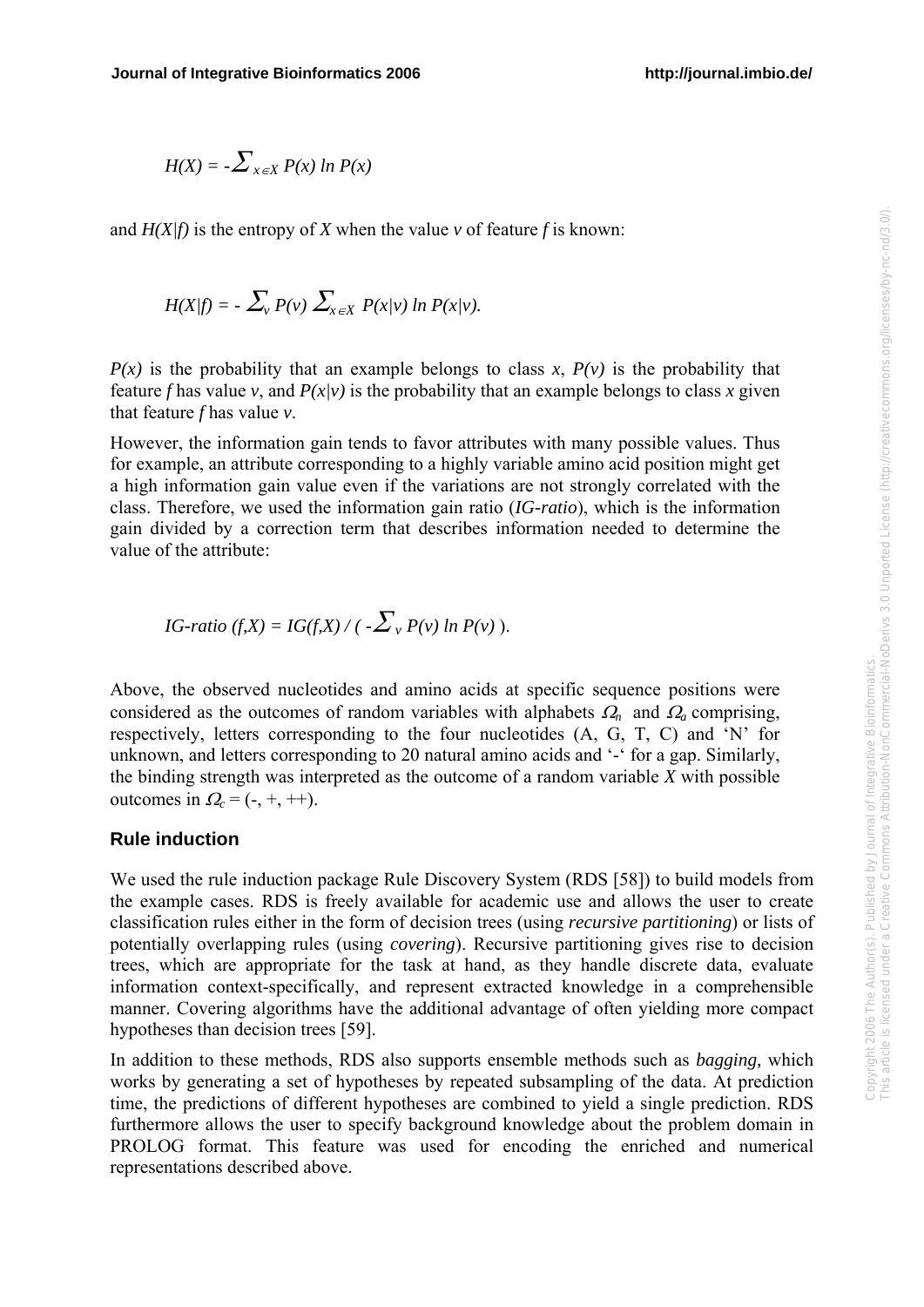### **Supplementary material**

The paired domain data set can be downloaded as a tab-separated text file from [http://www.csc.kth.se/~hussm/pax/pax-data.txt](http://www.csc.kth.se/%7Ehussm/pax/pax-data.txt) and as an ARFF (Attribute-Relation File Format) file from [http://www.csc.kth.se/~hussm/pax/pax-data.arff](http://www.csc.kth.se/%7Ehussm/pax/pax-data.arff).

## **Acknowledgements**

We thank Per Lidén at Compumine for valuable discussions and Joel Westerberg for computer assistance.

## **References**

- 1. Suzuki M, Yagi N: **DNA recognition code of transcription factors in the helixturn-helix, probe helix, hormone receptor, and zinc finger families**. *Proc Natl Acad Sci U S A*, **91**(26):12357-12361, 1994.
- 2. Choo Y, Klug A: **Physical basis of a protein-DNA recognition code**. *Curr Opin Struct Biol*, **7**:117-125, 1997.
- 3. Greisman HA, Pabo CO: **A general strategy for selecting high-affinity zinc finger proteins for diverse DNA target sites**. *Science*, **275**(5300):657-661, 1997.
- 4. Mandel-Gutfreund Y, Margalit H: **Quantitative parameters for amino acid-base interaction: implications for prediction of protein-DNA binding sites**. *Nucleic Acids Res*, **26**(10):2306-2312, 1998.
- 5. Benos PV, Lapedes AS, Stormo GD: **Probabilistic code for DNA recognition by proteins of the EGR family**. *J Mol Biol*, **323**:701-727, 2002.
- 6. Bulyk ML, Johnson PLF, Church GM: **Nucleotides of transcription factor binding sites exert interdependent effects on the binding affinities of transcription factors**. *Nucleic Acids Res*, **30**(5):1255-1261, 2002.
- 7. Benos PV, Bulyk ML, Stormo GD: **Additivity in protein-DNA interactions: how good an approximation is it?** *Nucleic Acids Res*, **30**(20):4442-4451, 2002.
- 8. Desjarlais JR, Berg JM: **Toward rules relating zinc finger protein sequences and DNA binding site preferences**. *Proc Natl Acad Sci U S A*, **89**:7345-7349, 1992.
- 9. Langley P, Simon H: **Applications of machine learning and rule induction**. *Communications of the ACM*, **38**:54-64, 1995.
- 10. Sandberg M, Eriksson L, Jonsson J, Sjöström M, Wold S: **New Chemical Descriptors Relevant for the Design of Biologically Active Peptides. A Multivariate Characterization of 87 Amino Acids**. *J. Med. Chem.,* **41** (14), 2481 - 2491, 1998.
- 11. Benos PV, Lapedes AS, Stormo GD: **Is there a code for protein-DNA recognition? Probab(ilistical)ly.** *BioEssays*, **24**(5):466-475, 2002.
- 12. Morell R, Friedman TB, Moeljopawiro S, Hartono, Soewito, Asher JH, Jr.: **A frameshift mutation in the HuP2 paired domain of the probable human homolog of murine Pax-3 is responsible for Waardenburg syndrome type 1 in an Indonesian family**. *Hum Mol Genet*, **1**(4):243-247, 1992.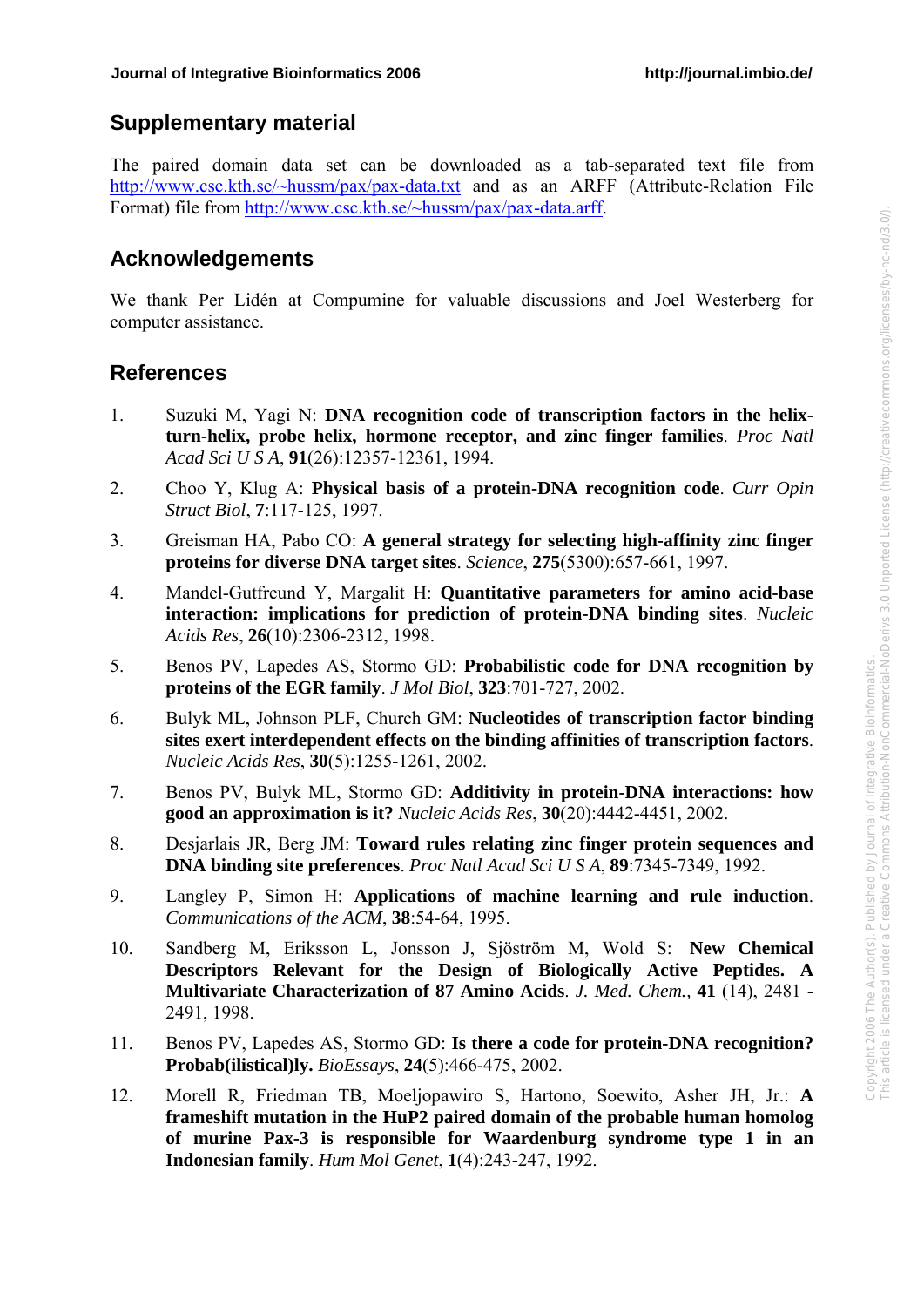- 13. Jordan T, Hanson I, Zaletayev D, Hodgson S, Prosser J, Seawright A, Hastie N, van Heyningen V: **The human PAX6 gene is mutated in two patients with Aniridia**. *Nat Genet*, **1**(5):328-332, 1992.
- 14. Chi N, Epstein JA: **Getting your Pax straight: Pax proteins in development and disease**. *Trends Genet*, **18**(1):41-47, 2002.
- 15. Schaner ME, Ross DT, Ciaravino G, Sorlie T, Troyanskaya O, Diehn M, Wang YC, Duran GE, Sikic TL, Caldeira S *et al*: **Gene expression patterns in ovarian carcinomas**. *Mol Biol Cell*, **14**(11):4376-4386, 2003.
- 16. Xu HE, Rould MA, Xu W, Epstein JA, Maas RL, Pabo CO: **Crystal structure of the human Pax6 paired domain-DNA complex reveals specific roles for the linker region and carboxy-terminal subdomain in DNA binding**. *Genes Dev*, **13**(10):1263-1275, 1999.
- 17. Xu W, Rould MA, Jun S, Desplan C, Pabo CO: **Crystal structure of a paired domain-DNA complex at 2.5 A resolution reveals structural basis for Pax developmental mutations**. *Cell*, **80**(4):639-650, 1995.
- 18. Czerny T, Busslinger M: **DNA-binding and transactivation properties of Pax-6: three amino acids in the paired domain are responsible for the different sequence recognition of Pax-6 and BSAP (Pax-5)**. *Mol Cell Biol*, **15**(5):2858-2871, 1995.
- 19. Epstein J, Cai J, Glaser T, Jepeal L, Maas R: **Identification of a Pax paired domain recognition sequence and evidence for DNA-dependent conformational changes**. *J Biol Chem*, **269**(11):8355-8361, 1994.
- 20. Punzo C, Seimiya M, Flister S, Gehring WJ, Plaza S: **Differential interactions of**  *eyeless* **and** *twin of eyeless* **with the** *sine oculis* **enhancer**. *Development*, **129**(3):625- 634, 2002.
- 21. Czerny T, Schaffner G, Busslinger M: **DNA sequence recognition by Pax proteins: bipartite structure of the paired domain and its binding site**. *Genes Dev*, **7**:2048- 2061, 1993.
- 22. Choo Y, Klug A: **Selection of DNA binding sites for zinc fingers using rationally randomized DNA reveals coded interactions**. *Proc Natl Acad Sci USA*, **91**:11168- 11172, 1994.
- 23. Quinlan JR: **C4.5: Programs for machine learning**: Morgan Kaufman Publishers; 1993.
- 24. Fortin AS, Underhill DA, Gros P: **Reciprocal effect of Waardenburg syndrome mutations on DNA binding by the Pax-3 paired domain and homeodomain**. *Hum Mol Genet*, **6**(11):1781-1790, 1997.
- 25. Nordström K, Scholten I, Nordström J, Larhammar D, Miller D: **Mutational analysis of the** *Acropora millepora* **PaxD paired domain highlights the importance of the linker region for DNA binding**. *Gene*, **320**:81-87, 2003.
- 26. Gröger H, Callaerts P, Gehring WJ, Schmid V: **Characterization and expression analysis of an ancestor-type** *Pax* **gene in the hydrozoan jellyfish** *Podocoryne carnea*. *Mech Dev*, **94**(1-2):157-169, 2000.
- 27. Jun S, Wallen RV, Goriely A, Kalionis B: **Lune/eye gone, a Pax-like protein, uses a partial paired domain and a homeodomain for DNA recognition**. *Proc Natl Acad Sci USA*, **95**:13720-13725, 1998.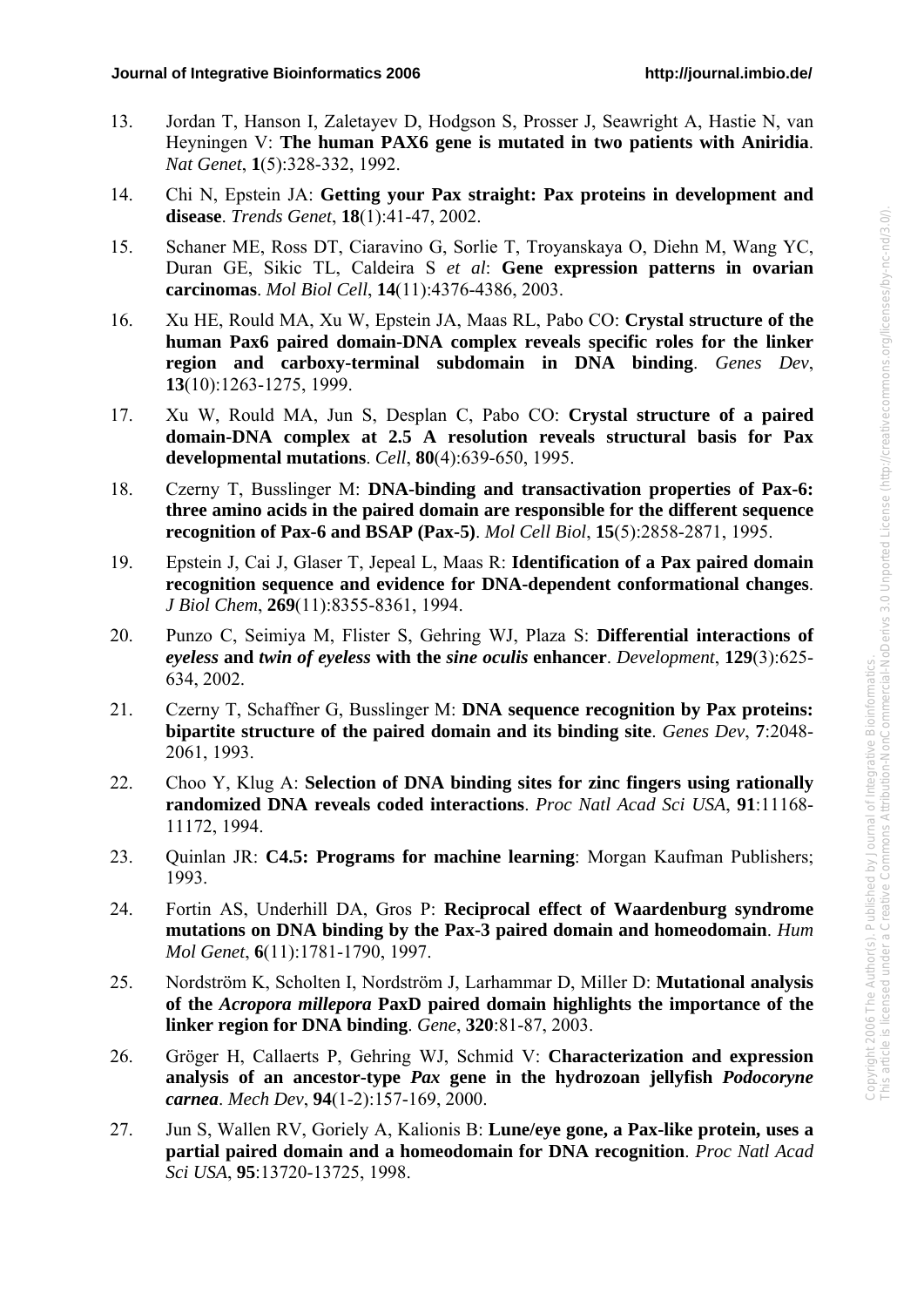- 28. Chalepakis G, Fritsch R, Fickenscher H, Deutsch U, Goulding M, Gruss P: **The molecular basis of the undulated/Pax-1 mutation**. *Cell*, **66**(5):873-884.
- 29. Jun S, Desplan C: **Cooperative interactions between the paired domain and homeodomain**. *Development* 1996, **122**:2639-2650, 1991.
- 30. Adams B, Dorfler P, Aguzzi A, Kozmik Z, Urbanek P, Maurer-Fogy I, Busslinger M: **Pax-5 encodes the transcription factor BSAP and is expressed in B lymphocytes, the developing CNS, and adult testis**. *Genes Dev*, **6**(9):1589-1607, 1992.
- 31. Apuzzo S, Gros P: **Site-specific modification of single cysteine Pax 3 mutants reveals reciprocal regulation of DNA binding activity of the paired and homeo domain**. *Biochem*, **41**:12076-12085, 2002.
- 32. Bäumer N, Marquardt T, Stoykova A, Spieler D, Treichel D, Ashery-Padan R, Gruss P: **Retinal pigmented epithelium determination requires the redundant activities of Pax2 and Pax6**. *Development*, **130**(13):2903-2915, 2003.
- 33. Chalepakis G, Goulding M, Read A, Strachan T, Gruss P: **Molecular basis of splotch and Waardenburg Pax-3 mutations**. *Proc Natl Acad Sci USA*, **91**(9):3685-3689, 1994.
- 34. Chalepakis G, Jones FS, Edelman GM, Gruss P: **Pax-3 contains domains for transcription activation and transcription inhibition**. *Proc Natl Acad Sci USA*, **91**(26):12745-12749, 1994.
- 35. Czerny T, Halder G, Kloter U, Souabni A, Gehring WJ, Busslinger M: *twin of eyeless***, a second** *Pax-6* **gene of** *Drosophila***, acts upstream of** *eyeless* **in the control of eye development**. *Mol Cell*, **3**:297-307, 1999.
- 36. Epstein JA, Glaser T, Cai J, Jepeal L, Walton DS, Maas RL: **Two independent and interactive DNA-binding subdomains of the Pax6 paired domain are regulated by alternative splicing**. *Genes Dev*, **8**(17):2022-2034, 1994.
- 37. Epstein JA, Shapiro DN, Cheng J, Lam PY, Maas RL: **Pax3 modulates expression of the c-Met receptor during limb muscle development**. *Proc Natl Acad Sci USA*, **93**(9):4213-4218, 1996.
- 38. Fitzsimmons D, Lutz R, Wheat W, Chamberlin HM, Hagman J: **Highly conserved amino acids in Pax and Ets proteins are required for DNA binding and ternary complex assembly**. *Nucleic Acids Res*, **29**(20):4154-4165, 2001.
- 39. Kalousova A, Benes V, Paces J, Paces V, Kozmik Z: **DNA binding and transactivating properties of the paired and homeobox protein Pax4**. *Biochem Biophys Res Commun*, **259**(3):510-518, 1999.
- 40. Kozmik Z, Daube M, Frei E, Norman B, Kos L, Dishaw LJ, Noll M, Piatigorsky J: **Role of pax genes in eye evolution: a cnidarian** *PaxB* **gene uniting Pax2 and Pax6 functions**. *Dev Cell*, **5**:773-785, 2003.
- 41. Maier H, Ostraat R, Parenti S, Fitzsimmons D, Abraham LJ, Garvie CW, Hagman J: **Requirements for selective recruitment of Ets proteins and activation of** *mb-1***/Iga gene transcription by Pax-5 (BSAP)**. *Nucleic Acids Res*, **31**(19):5483-5489, 2003.
- 42. Meech R, Kallunki P, Edelman GM, Jones FS: **A binding site for homeodomain and Pax proteins is necessary for L1 cell adhesion molecule gene expression by Pax-6 and bone morphogenetic proteins**. *Proc Natl Acad Sci USA*, **96**(5):2420-2425, 1999.
- 43. Miller DJ, Hayward DC, Reece-Hoyes JS, Scholten I, Catmull J, Gehring WJ, Callaerts P, Larsen JE, Ball EE: *Pax* **gene diversity in the basal cnidarian** *Acropora*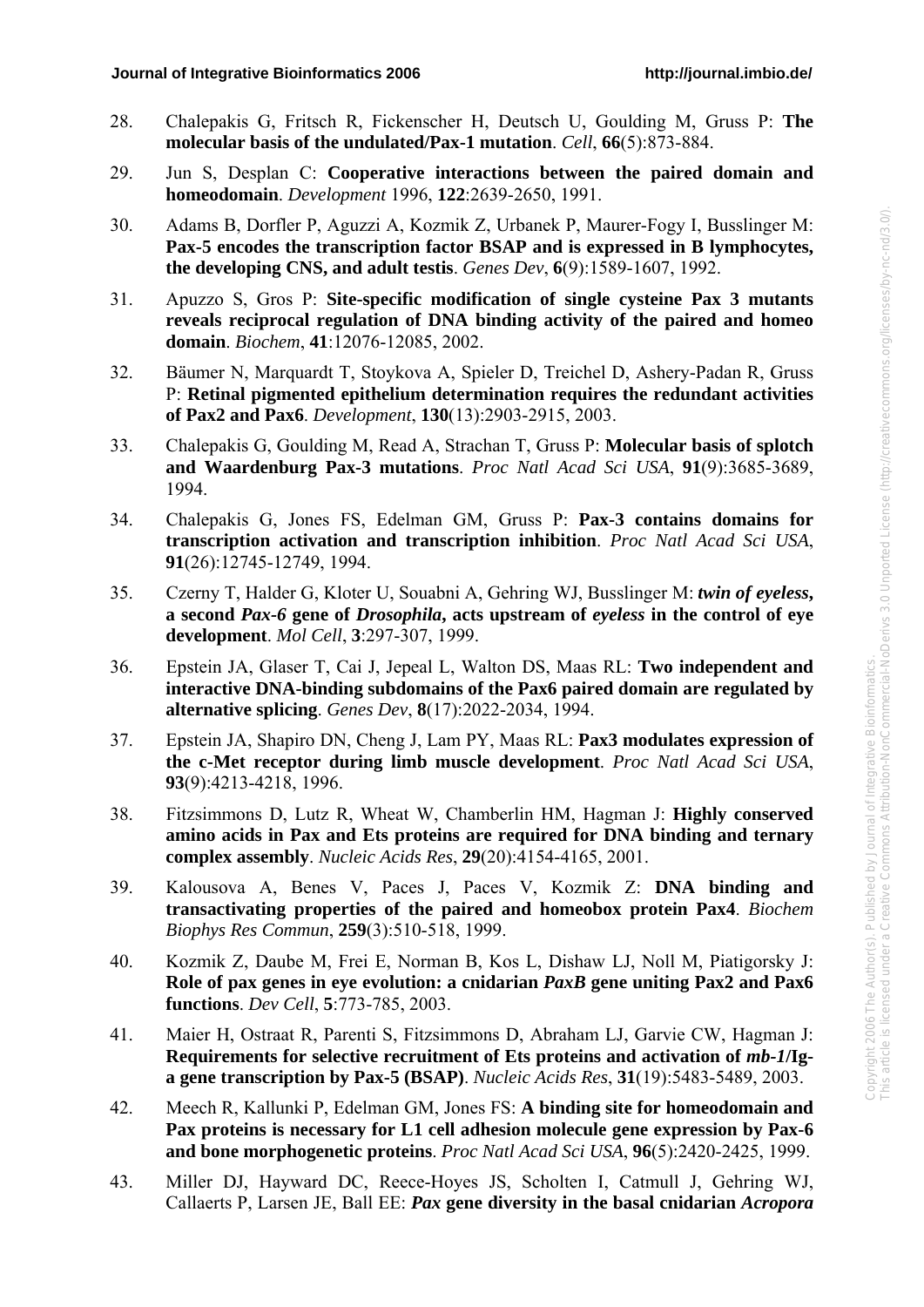*millepora* **(Cnidaria, Anthozoa): Implications for the evolution of the** *Pax* **gene family**. *Proc Natl Acad Sci USA*, **97**(9):4475-4480, 2000.

- 44. Pellizzari L, Fabbro D, Lonigro R, Di Lauro R, Damante G: **A network of specific minor-groove contacts is a common characteristic of paired-domain-DNA interactions**. *Biochem J*, **315**(Pt 2):363-367, 1996.
- 45. Plaza S, de Jong D, Gehring WJ, Miller DJ: **DNA-binding characteristics of cnidarian Pax-C and Pax-B proteins** *in vivo* **and** *in vitro***: no simple relationship with the Pax-6 and Pax-2/5/8 classes**. *J Exp Zool B Mol Dev Evol*, **299**(1):26-35, 2003.
- 46. Rodrigo I, Hill RE, Balling R, Münsterberger A, Imai K: **Pax1 and Pax9 activate**  *Bapx1* **to induce chondrogenic differentiation in the sclerotome**. *Development*, **130**:473-482, 2003.
- 47. Sheng G, Harris E, Bertuccioli C, Desplan C: **Modular organization of Pax/homeodomain proteins in transcriptional regulation**. *Biol Chem*, **378**(8):863- 872, 1997.
- 48. Sheng G, Thouvenot E, Schmucker D, Wilson DS, Desplan C: **Direct regulation of**  *rhodopsin 1* **by** *Pax-6/eyeless* **in** *Drosophila:* **evidence for a conserved function in photoreceptors**. *Genes Dev*, **11**(9):1122-1131, 1997.
- 49. Skala-Rubinson H, Vinh J, Labas V, Kahn A, Phan Dinh Tuy F: **Novel target sequences for Pax-6 in the brain-specific activating regions of the rat aldolase c gene**. *J Biol Chem*, **277**(49):47190-47196, 2002.
- 50. Sun H, Dickinson DP, Costello J, Li WH: **Isolation of** *Cladonema Pax-B* **genes and studies of the DNA-binding properties of cnidarian pax paired domains**. *Mol Biol Evol*, **18**(10):1905-1918, 2001.
- 51. Sun H-M, Rodin A, Zhou Y, Dickinson DP, Harper DE, Hewett-Emmet D, Li W-H: **Evolution of paired domains: Isolation and sequencing of jellyfish and hydra** *Pax* **genes related to** *Pax-5* **and** *Pax-6*. *Proc Natl Acad Sci USA*, **94**(10):5156-5161, 1997.
- 52. Tell G, Scaloni A, Pellizzari L, Formisano S, Pucillo C, Damante G: **Redox potential controls the structure and DNA binding activity of the paired domain**. *J Biol Chem*, **273**(39):25062-25072, 1998.
- 53. Vogan KJ, Gros P: **The C-terminal subdomain makes an important contribution to the DNA binding activity of the Pax-3 paired domain**. *J Biol Chem*, **272**(45):28289-28295, 1997.
- 54. Vogan KJ, Underhill DA, Gros P: **An alternative splicing event in the Pax-3 paired domain identifies the linker region as a key determinant of paired domain DNAbinding activity**. *Mol Cell Biol*, **16**(12):6677-6686, 1996.
- 55. Wheat W, Fitzsimmons D, Lennox H, Krautkramer SR, Gentile LN, McIntosh LP, Hagman J: **The highly conserved beta-hairpin of the paired DNA-binding domain is required for assembly of Pax-Ets ternary complexes**. *Mol Cell Biol*, **19**(3):2231- 2241, 1999.
- 56. Thompson JD, Higgins DG, Gibson TJ: **CLUSTAL W: improving the sensitivity of progressive multiple sequence alignments through sequence weighting, positionspecific gap penalties and weight matrix choice**. *Nucleic Acids Res*, **22**(22):4673- 4680, 1994.